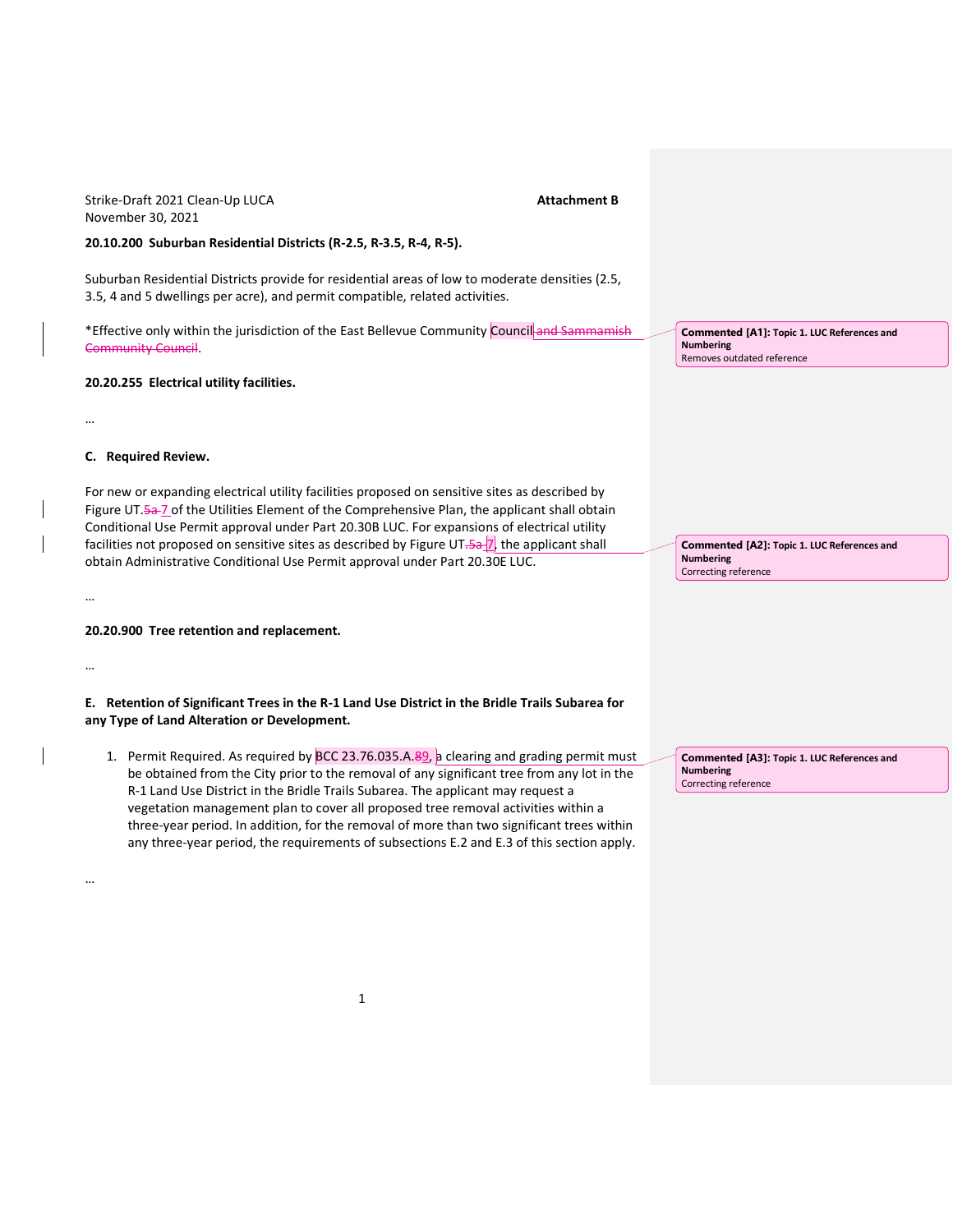Strike-Draft 2021 Clean-Up LUCA<br> **Attachment B** November 30, 2021

**20.25A.010 General.**

…

…

…

- **A. Applicability of Part 20.25A LUC.**
	- 3. Land Use Code Sections Not Applicable in Downtown. The following sections of the Land Use Code, Title 20 Bellevue City Code (BCC), now or as hereafter amended, do not apply in Downtown. Unless specifically listed below, all other sections apply.

| LUC 20.20.520;                                | Commented [A4]: Topic 2. Internal LUC Consistency and<br>Clarity    |
|-----------------------------------------------|---------------------------------------------------------------------|
| $Im.$ LUC 20.20.540;                          | Per 20.25A.110.B this section does apply, except as it<br>conflicts |
| LUC 20.20.525;<br>m <sub>n</sub>              |                                                                     |
| ne. LUC 20.20.560;                            |                                                                     |
| op. LUC 20.20.700 and 20.20.720;              |                                                                     |
| pq. LUC 20.20.750 through 20.20.800;          |                                                                     |
| g <sub>F</sub> . LUC 20.20.890 and 20.20.900. |                                                                     |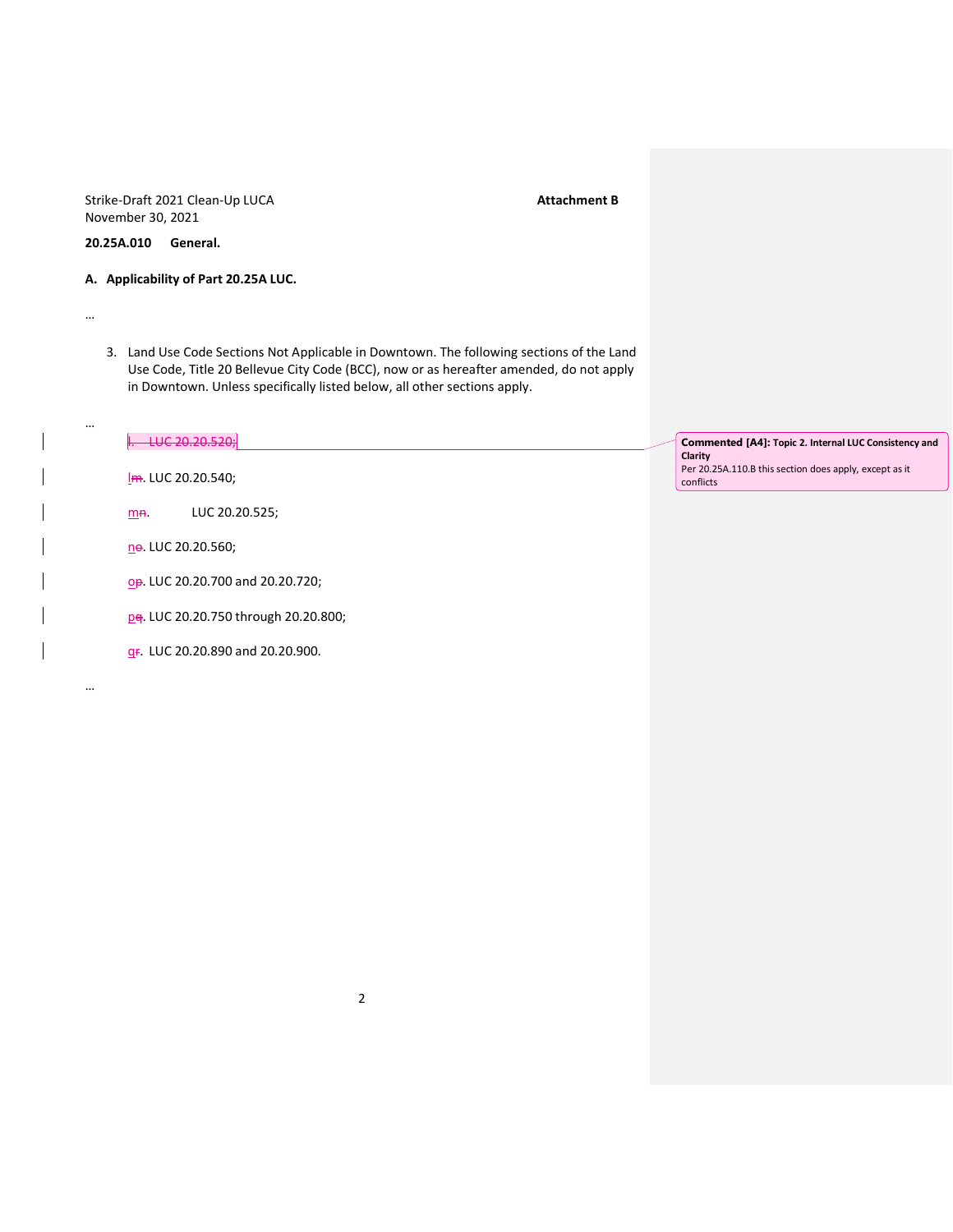Strike-Draft 2021 Clean-Up LUCA and the strike-Draft 2021 Clean-Up LUCA November 30, 2021

**20.25A.080 Parking standards.**

…

**B. Minimum/Maximum Parking Requirements by Use – Specified Uses.**

…

|  |  | <b>Downtown Parking Requirements</b> |
|--|--|--------------------------------------|
|--|--|--------------------------------------|

|                 |                | <b>Downtown Land Use Districts</b> |              |                    |      |
|-----------------|----------------|------------------------------------|--------------|--------------------|------|
|                 | Unit of        |                                    | $-0-1, -0-2$ | -R, -MU, -OB, -OLB |      |
| <b>Land Use</b> | <b>Measure</b> | Min.                               | Max.         | Min.               | Max. |
| $\cdots$        |                |                                    |              |                    |      |
| k. Residential  | per unit       | 0                                  | 2.0          | 1.0(5)(7)          | 2.0  |
| $(6)$ $(8)$     |                |                                    |              |                    |      |
| $\cdots$        |                |                                    |              |                    |      |

## **Notes to Parking Requirements:**

**(8)** See LUC 20.25A.070.C.2.b for affordable housing minimum parking standards for projects meeting the amenity incentive system requirements of LUC 20.25A.070.C.2.a.

**20.25A.170 Streetscape and public realm.**

**A. Streetscapes.**

…

…

…

…

…

8. Build Compatible Parking Structures.

b. Standards and Guidelines.

**Commented [A5]: Topic 2. Internal LUC Consistency and Clarity** No changes to parking standards, footnote proposed for clarity.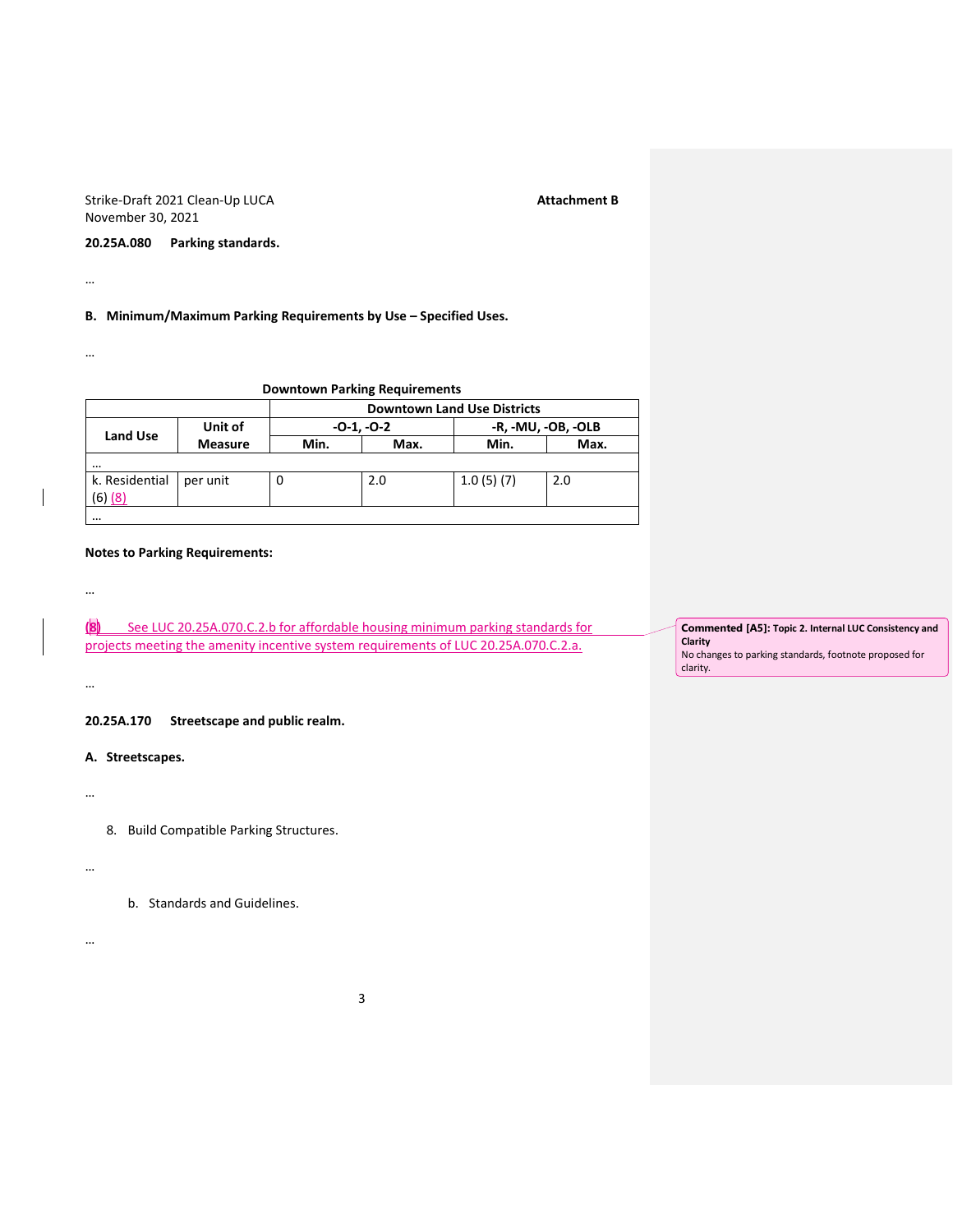## Strike-Draft 2021 Clean-Up LUCA<br> **Attachment B** November 30, 2021

xiii.Where glazing is required, the applicant may elect to provide a maximum of 25 percent of the openings of the total perimeter wall area of each level as unglazed or the minimum required openings percentage for natural ventilation established by the applicable International Building Code Section 406.5.2, as amended by the Bellevue Building Code, whichever is greater, to ensure the natural ventilation of the garage.



**Commented [A6]: Topic 2. Internal LUC Consistency and Clarity** Graphic updated to reflect code, which states in LUC

20.25A.170.A.8.b.i that "first and second floors shall be habitable for commercial activity" instead of first only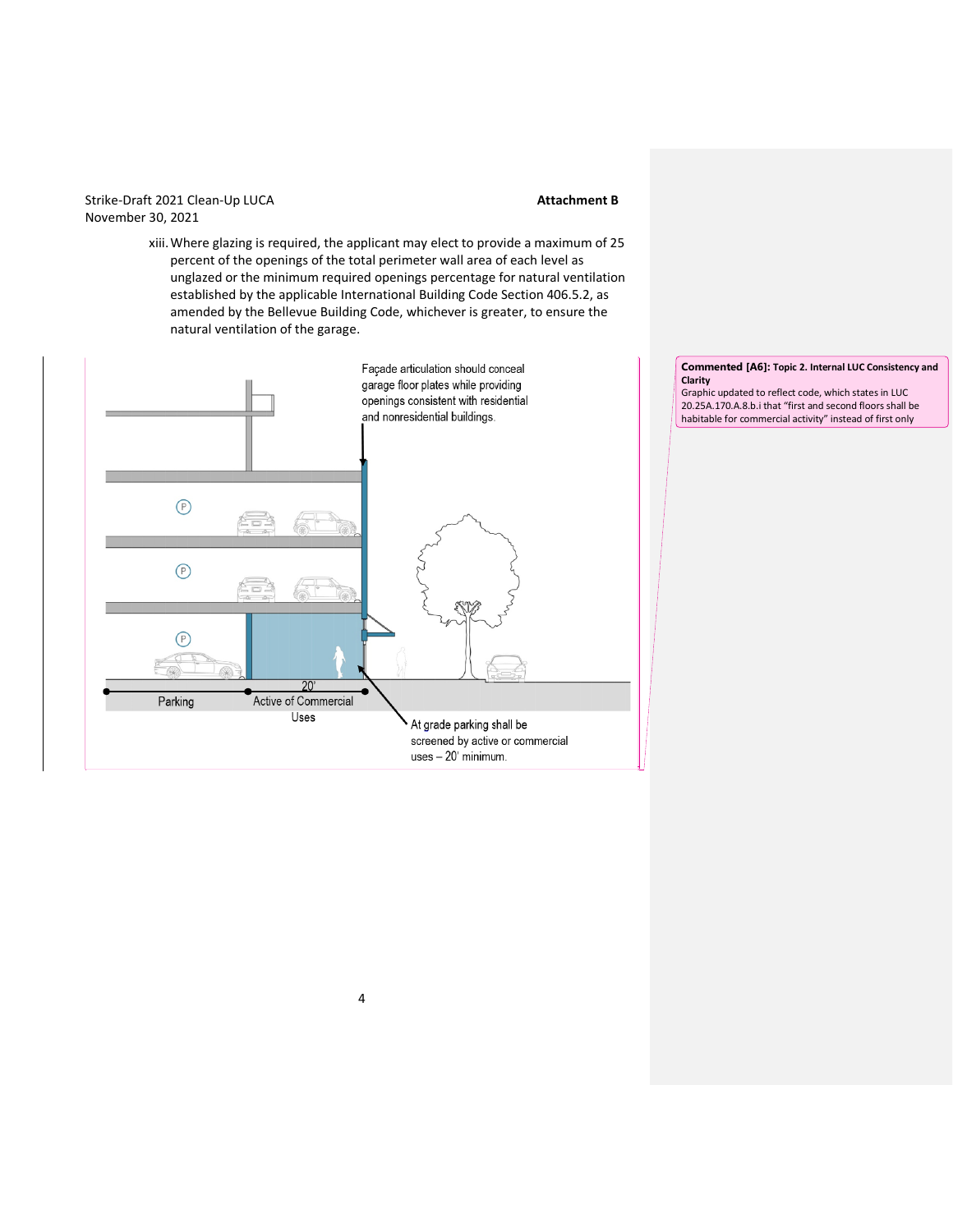

**20.25P.085 Required ground floor uses.**

**A. Required Ground Floor Uses.**

…

…

3. Applicable Standards for Ground Floor Uses.

d. All other uses are prohibited on the ground floor. **Commented [A7]: Topic 2. Internal LUC Consistency and** 

**Clarity**

Resolves inconsistency with 20.25P.085.A.2, which states that ground floor uses are only required for building frontages, not the entire ground floor.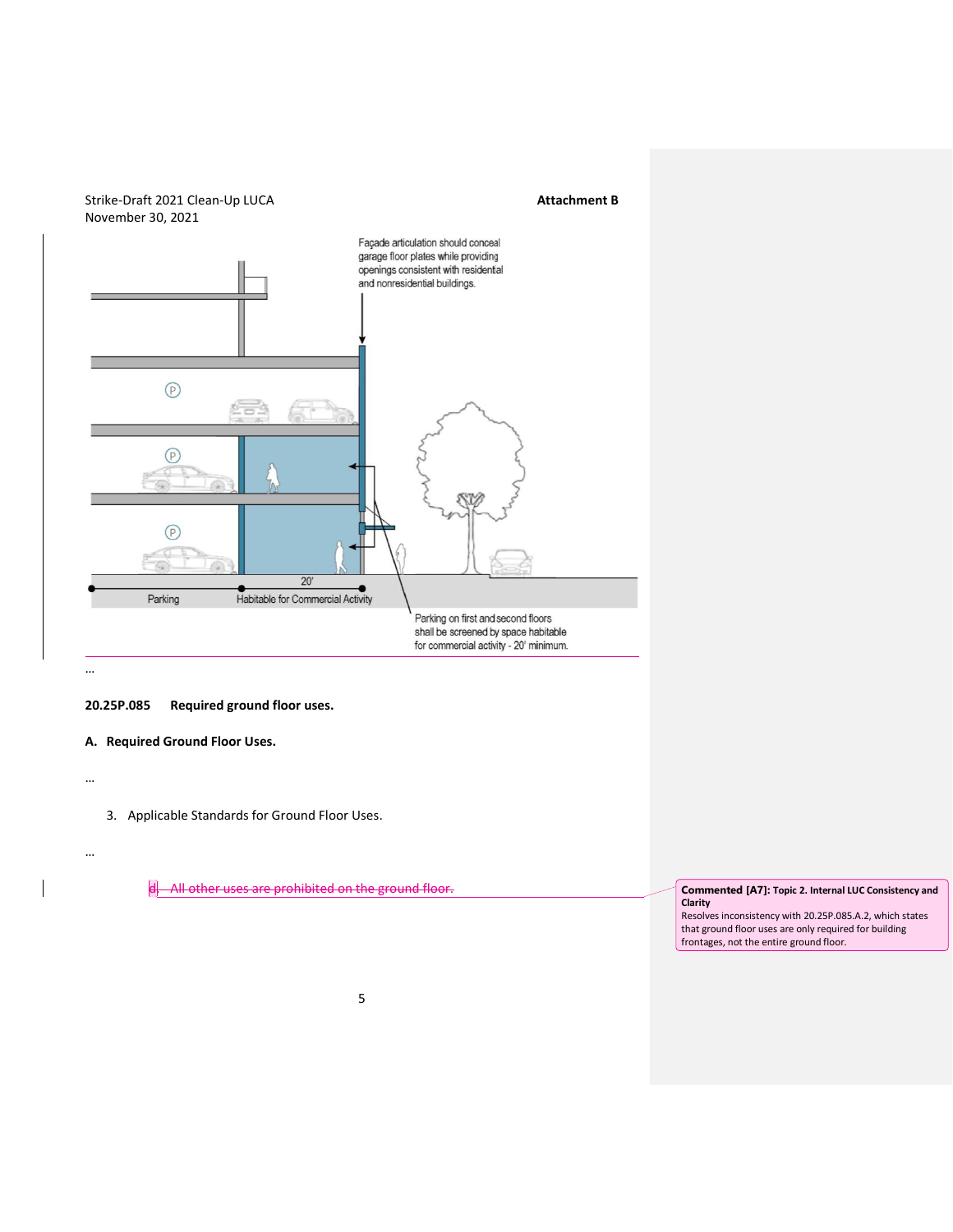| November 30, 2021        | Strike-Draft 2021 Clean-Up LUCA                                      |                                                                                                                                                                                 | <b>Attachment B</b> |                                                                                            |
|--------------------------|----------------------------------------------------------------------|---------------------------------------------------------------------------------------------------------------------------------------------------------------------------------|---------------------|--------------------------------------------------------------------------------------------|
| 20.30N.140               | <b>Decision Criteria</b>                                             |                                                                                                                                                                                 |                     |                                                                                            |
|                          | a Home Occupation Permit if the following decision criteria are met: | A. The Director of the Development Services Department may approve or modify and approve                                                                                        |                     |                                                                                            |
|                          |                                                                      |                                                                                                                                                                                 |                     |                                                                                            |
|                          |                                                                      | 10. There are no more than six client visits per day and there is not more than one client on<br>the premises at any one time, except in Boarding Houses and Bed and Breakfasts |                     | Commented [A8]: Topic 2. Internal LUC Consistency and                                      |
| and                      |                                                                      | pursuant to LUC 20.20.140. One client does include a family arriving in a single vehicle;                                                                                       |                     | Clarity<br>Necessary for consistency with recently-adopted Ordinance<br>6616               |
|                          |                                                                      |                                                                                                                                                                                 |                     |                                                                                            |
| 20.50.016 D definitions. |                                                                      |                                                                                                                                                                                 |                     |                                                                                            |
|                          |                                                                      |                                                                                                                                                                                 |                     |                                                                                            |
|                          |                                                                      | <b>Director of Planning and Community Development.</b> For the purposes of administering this                                                                                   |                     | Commented [A9]: Topic 1. LUC References and                                                |
|                          | Director of the Development Services Department.                     | Code, references to the Director of Planning and Community Development shall refer to the                                                                                       |                     | <b>Numbering</b><br>No longer used in code, "Director" definition makes this<br>redundant. |
|                          |                                                                      |                                                                                                                                                                                 |                     |                                                                                            |
| 20.50.034 M definitions. |                                                                      |                                                                                                                                                                                 |                     |                                                                                            |
|                          |                                                                      |                                                                                                                                                                                 |                     |                                                                                            |
| LUC 20.25A.115.D.        |                                                                      | <b>Mid Block Retail Connection.</b> A type of pedestrian connection meeting the requirements of                                                                                 |                     | Commented [A10]: Topic 1. LUC References and<br><b>Numbering</b><br>No longer used in code |
|                          |                                                                      |                                                                                                                                                                                 |                     |                                                                                            |
|                          |                                                                      |                                                                                                                                                                                 |                     |                                                                                            |
|                          |                                                                      |                                                                                                                                                                                 |                     |                                                                                            |